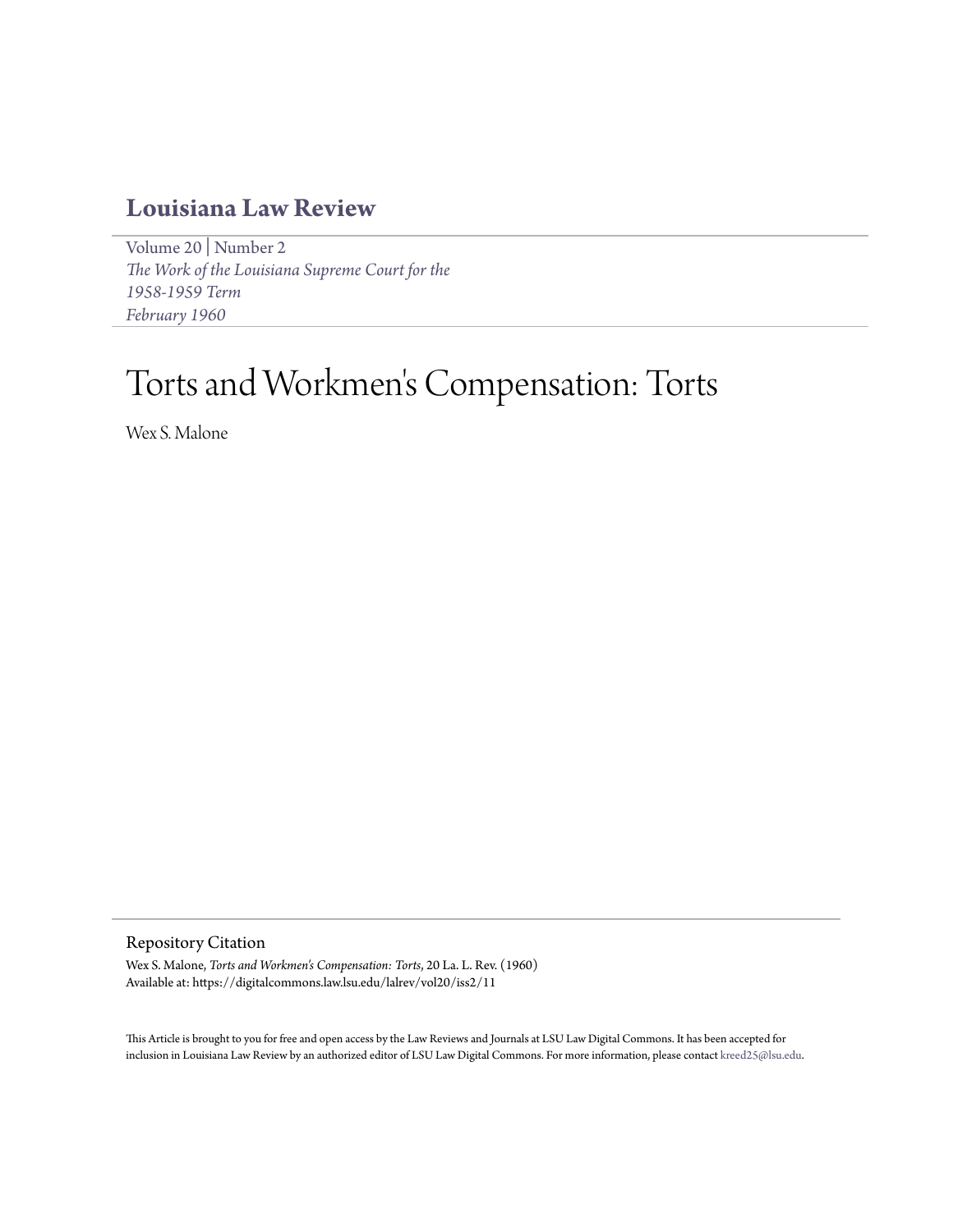# **Torts and Workmen's Compensation**

#### **TORTS**

#### *Wex S. Malone\**

#### **NEGLIGENCE**

# *Injury Through the Use of Explosives* - *Res Ipsa Loquitur*

Several cases decided by the Supreme Court during this last term involved chiefly the resolution of a factual dispute or the sufficiency of the evidence to show negligence.<sup>1</sup> Others raised more basic problems and should be discussed briefly.

During a rainy season, defendant, acting under authority of an exploration permit from plaintiff, set off a dynamite charge in a hole drilled to a depth of about fifty feet at a spot on plaintiff's rice field. Less than an hour and a' half thereafter a portion of plaintiff's six foot high levee collapsed. The point of collapse was about eight hundred and twenty feet from the explosion. Plaintiff was able to show by convincing circumstantial evidence that the collapse and consequent inundation of his fields was caused by the explosion; but he did not attempt to introduce proof showing any particulars in which he claimed the defendant's conduct should be regarded as negligent. The court, however, relying on res ipsa loquitur, gave judgment for the plaintiff for the damage to the field.<sup>2</sup> The defendant had attempted to rebut the inference of negligence thus arising by showing that the method used in no way varied from the usual and customary procedure adopted by others for this kind of operation. The court, however, properly stressed the fact that the occurrence itself remains in the case as testimony contradicting the defendant's evidence as to the regularity of his practices. As this writer has attempted to point out several times in the past,3 any enterprise which makes use of explosives, gas, elec-

<sup>\*</sup>Professor of Law, Louisiana State University.

<sup>1.</sup> Tauzier v. Bondio, 237 La. 516, 111 So.2d **756** (1959) (injury to pedestrian, negligence and contributory negligence) ; Steele v. State Farm Mutual ins. Co., 235 La. 564, 105 So.2d 222 (1958) (intersectional collision, contributory negligence of driver on favored street) **;** Dunn v. Tedesco, 235 La. 679, 105 So.2d 264 (1958) (suit against landlord for death of children from allegedly defective gas heater; defect not cause of death).

<sup>2.</sup> Langlinais v. Geophysical Service, Inc., **237** La. **585, 111** So.2d **781 (1959). 3.** Malone, **Res Ipsa** *Loquitur and Proof* **by** *Inference,* **4 LOUISIANA LAW**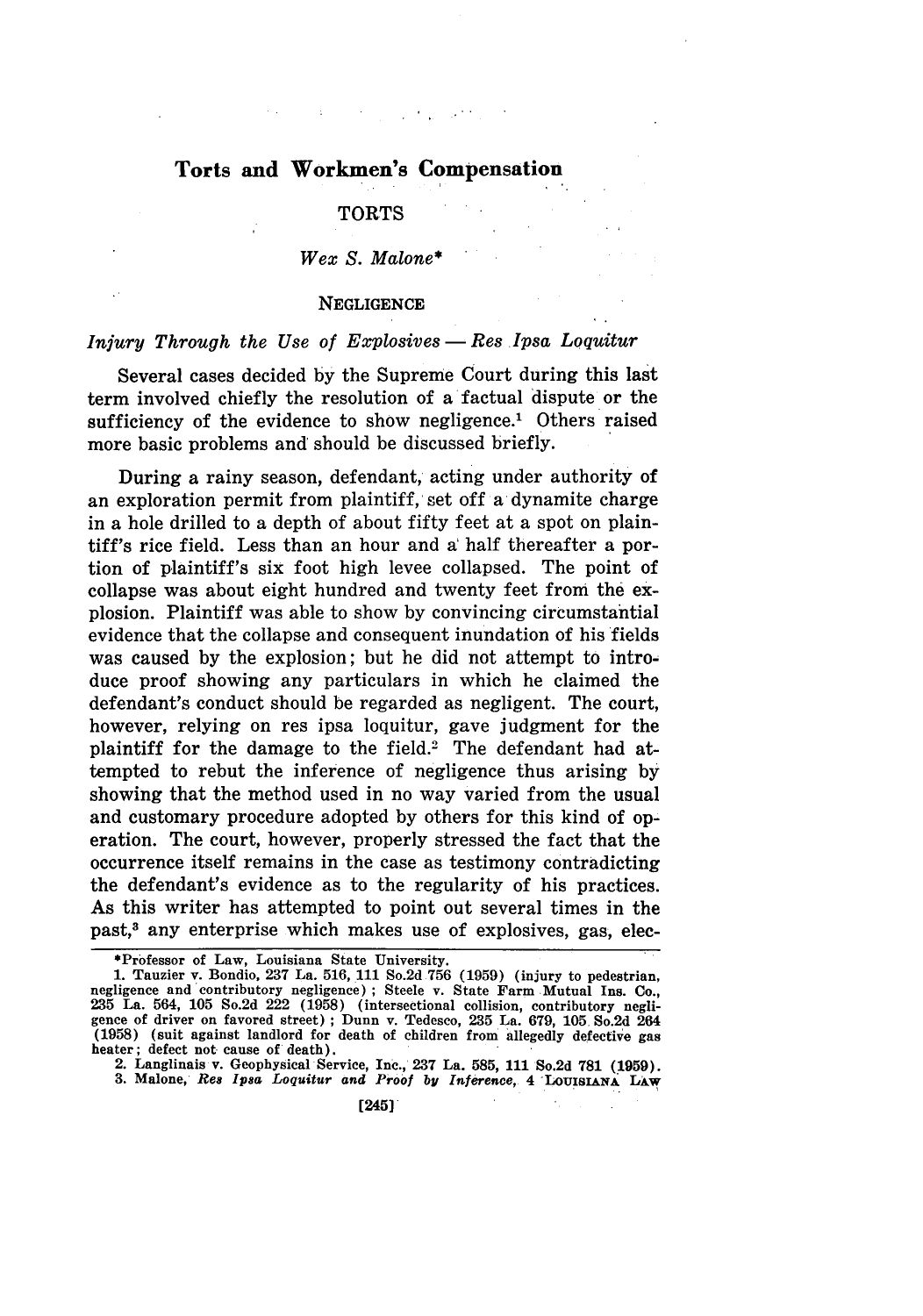**[Vol. XX**

tricity, or other highly dangerous substances will be regarded virtually as an insurer against any damage occasioned thereby. In such instances the decision may be couched in the language of negligence, but the most that can be said for the defendant's predicament is that he has a theoretical "out" by demonstrating convincingly that the occurrence was utterly unavoidable  something which, in practice, he can seldom do. The distinction between negligence and absolute liability is so shadowy in this area of activity that familiar legal devices and gadgets such as res ipsa loquitur, presumption, inferences of negligence and the like, can be readily used by a court to hitch the standard of care up to top notch and to still talk the language of negligence even as it imposes a virtual insurer's liability.

#### *Traffic and Transportation*

A legal antiquarian rummaging through the records of cities and towns for the first decades of this century would probably encounter numerous regulations designed to protect the riders and drivers of horses against the perils of the newfangled "horseless carriage." A north Mississippi town, for example, has never erased from its books an old ordinance requiring that motor propelled vehicles be preceded by a man on horseback armed with a red flag to warn of the approaching devil-machine. Failure of the early motorist to take into strict account the skittish nature of horses on the highway resulted in many sizeable damage awards. Times have changed, and perhaps the sophisticated Dobbin of today is generally expected to take care of himself. The current attitude of the courts is that the modern motorist "is not required to reduce his speed at all when meeting or passing animal-drawn vehicles or mounted horses unless he observes that the animal or animals are frightened or indicate in some manner that they are disturbed by his presence."<sup>4</sup>

Nevertheless, present day drivers cannot totally ignore the wary nature of the horse, and sometimes the precautionary measures expected of motorists are very exacting. A recent example will be found in *Plauche v. Consolidated Companies.5* Deceased, a twelve-year old boy, was riding a horse across the Simimsport-Atchafalaya bridge in disobedience to his father's

246

**REVIEW 70 (1941).** See also discussion in previous issues of this symposium **18 LOUISIANA** LAW REVIEW **63** (1957); 14 LOUISIANA LAW REVIEW 187 (1953). , 4-Plauche v. Consolidated Companies, Inc., 92 So,2d 298, 301 (La. App. 2d **,Cir.,97).** See also Smith, v. Louisiana Power and Light Co., **158** So. 844,. 847 (1La. **App. 2d** Cir. **1935).**

**<sup>5. 235</sup> La. 692, 105** So.2d **269 (1968).:,**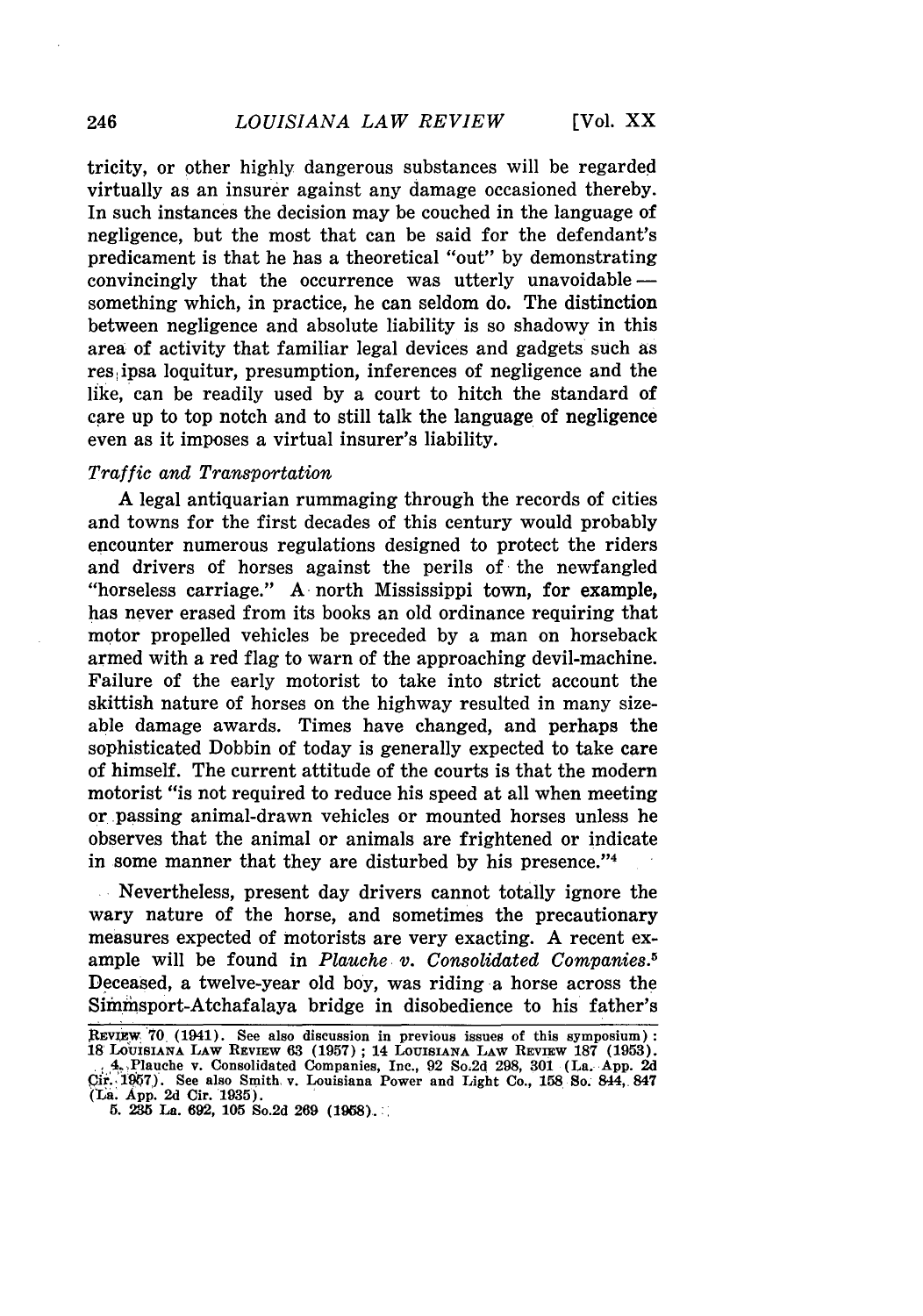orders that he should lead the animal across the half-mile long structure. This bridge is so designed that its superstructure affords a semi-enclosed funnel surrounding the roadway which is made of steel runways laid on a plank flooring. Because of these features of construction a great deal of noise is generated by the wheels of passing vehicles. It was also found that the confining enclosure of the superstructure is calculated to frighten an animal. Under these circumstances the driver of defendant's heavily loaded trailer truck was found to be negligent, first, by entering the bridge at all while it was occupied by deceased and his horse who were only about three hundred feet from the terminus, and, perhaps more important, by operating his air brakes as the truck passed the oncoming horse so as to produce a hissing noise which frightened the animal, causing it to throw and kill the child. In reply to defendant's contention of contributory negligence the opinion emphasized that a child's caution must be judged by his maturity and capacity to evaluate circumstances in each particular case, and he must exercise only the care expected of his age, intelligence, and experience. The court properly observed that the child's disobedience to his father's orders tended at most to show knowledge of danger and that the deceased had safely ridden his horse across the bridge on previous occasions. The court did not mention the last chance doctrine, although it appears to this writer that the contributory negligence issue could have been disposed of favorably to plaintiff on that issue.

An interesting traffic accident involving three vehicles was before the court in *Billiot v. Noble Drilling Company.8* Mrs. Miller's vehicle was proceeding down the highway followed at a distance of fifty feet by the Billiot car, which was moving at a speed of fifty miles per hour. Although Mrs. Miller gave the proper hand signal for a turn as she reduced her speed, her car Was struck in the rear by Billiot and pushed ahead about six feet. Almost immediately after the cars came to rest the rear of the Billiot car was struck by the vehicle of the defendant drilling company which, as the court found, was being driven carelessly as it approached from behind. The impact rammed the Billiot car into the Miller car and both were pushed a distance of about eighty feet. All injuries to both the front vehicles Were'caused by this second impact. Miller sought damages

**<sup>6. 236</sup> La. 793, 109 So.2d 96 (1959).** . $\Omega = 1.5$  .  $\chi^{\rm eff}_{\rm eff}$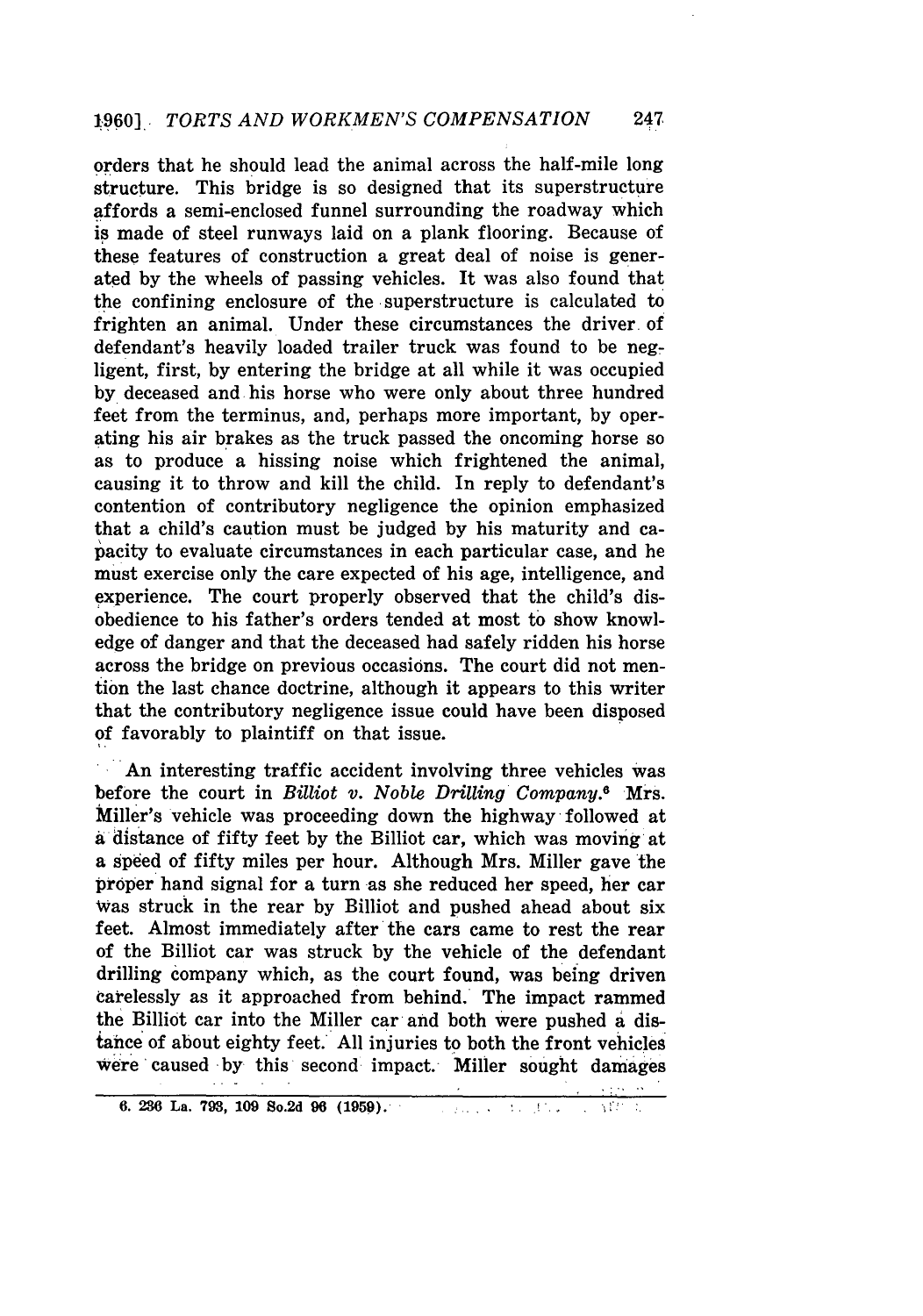against both Billiot and the drilling company, while Billiot claimed his own damage against the company. Both the court of appeal and the Supreme Court concluded that, although Billiot was negligent with respect to the first impact with the Miller vehicle, yet this played no causal part with reference to the later blow for which the drilling company's driver was responsible. Strangely, however, the court of appeal denied Billiot's claim against the company on the ground of contributory negligence. This part of the holding was reversed **by** the Supreme Court. Billiot was negligent only with respect to the first (and harmless) impact with the Miller car. He was not negligent toward the following vehicle, whose driver was under a duty to so operate his car as not to follow another vehicle more closely than is reasonable and prudent.

#### *<u>Wrongful Death</u>* - *Funeral Expenses*

The extent of responsibility of a wrongdoer for medical and funeral expenses in death cases was clarified considerably by the Supreme Court recently in *Andrus v. White.7* In this case the expenses had been paid by deceased's father, who had made no claim against the estate for reimbursement. These items of expense, however, were included in the damages sought by deceased's minor child – the only beneficiary entitled to maintain suit under Civil Code Article 2315. The court pointed out that the ranking beneficiary may be entitled to recover for expenses of this kind where payment by the succession had resulted in a reduction of the beneficiary's inheritance, or where the beneficiary is legally obligated to pay such expenses or even where he has actually paid them pursuant to a moral or natural obligation. However, where, as here, the expenses were paid by a third party who is not entitled to reimbursement as a beneficiary and who has made no claim against the estate, there is no resulting damage to the beneficiary with respect to these items and hence no right of recovery.

### WRONGFUL **SEIZURE** OF PROPERTY **- DAMAGES**

**A** wrongful seizure of property pursuant to a foreclosure proceeding constitutes an actionable tort under Civil Code Article **2315.** In *Hernandez v. Hanson8* the property seized and detained for a period of twenty-one months was an automobile.

 $\mathcal{L}$ 

**<sup>7. 236</sup>** La. **28, 106** So.2d **705 (1958).**

**<sup>8. 237</sup>** La. **389, 111** So.2d **320 (1959).**